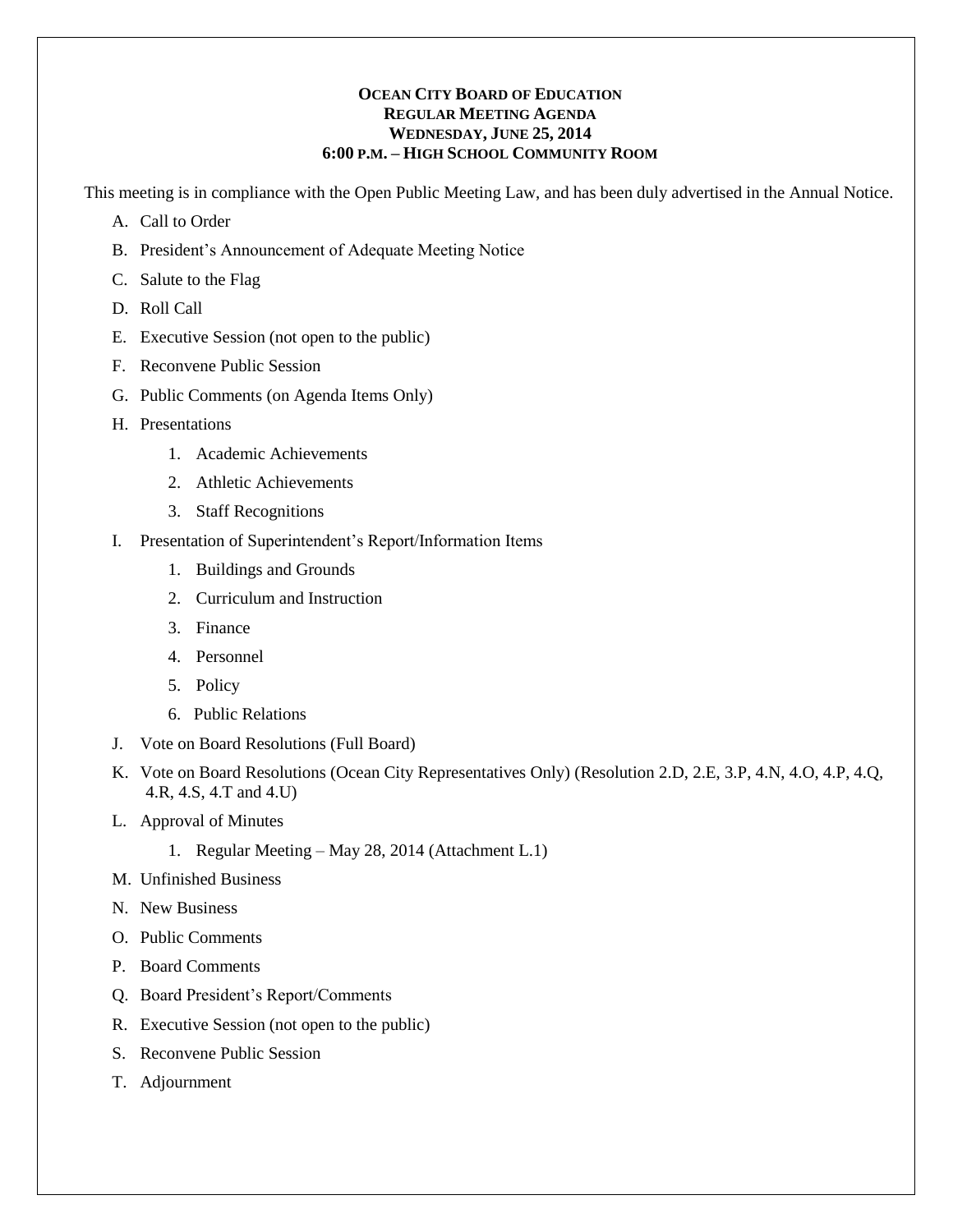#### **OFFICE OF THE**

#### **SUPERINTENDENT OF SCHOOLS**

**TO:** Ocean City Board of Education **FROM: Dr. Kathleen Taylor, Superintendent of Schools RE:** June 25, 2014 Regular Board Meeting

**MOTION:** Based on the recommendation of the Superintendent of Schools, the following resolutions are presented for formal approval by the Board of Education.

# **1. Buildings and Grounds**

| May 29, 2014 |
|--------------|
| May 30, 2014 |
| May 19, 2014 |
|              |
|              |
| May 21, 2014 |
| May 23, 2014 |
| May 20, 2014 |
|              |

- Discussion
- Buildings and Grounds Committee Report Mr. Oves, Chairperson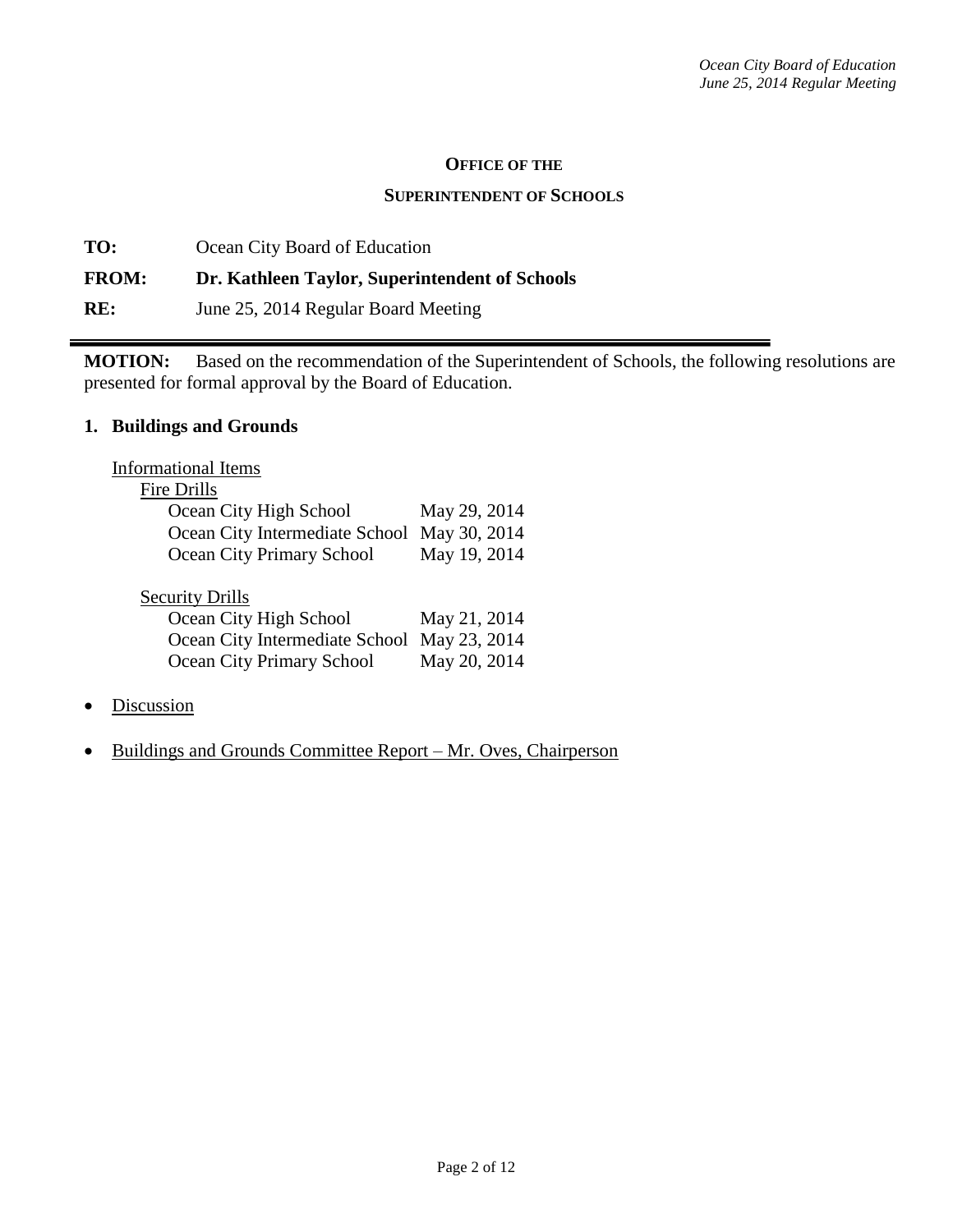# **2. Curriculum and Instruction**

A. Out of District Placements – Extended School Year (ESY)

The Board approves the following out-of-district placements for the 2014-15 school year Extended School Year Program:

|           | <b>Number</b>     | School   | <b>Tuition</b>                    |
|-----------|-------------------|----------|-----------------------------------|
| Placement | of Students       | District | $\frac{\text{Cost}}{\text{Cost}}$ |
| CMCSSSD   | $2 + 2 1:1$ aides | OC       | \$11.940                          |

- B. High School Field Trip Request (Attachment #2.B) The Board approves the attached High School Field Trip list.
- C. Early Fall Sports' Practices The Board approves early practices for the following High School teams: Boys' Cross Country June 30, 2014 Girls' Cross Country July 21, 2014 Boys' Soccer June 23, 2014 Football June 30, 2014 Field Hockey June 30, 2014
- D. Intermediate School Field Trip Request (Attachment #2.D) **(Ocean City Representatives Only)**  The Board approves the attached Intermediate School Field Trip list.
- E. Primary School Field Trip Request (Attachment #2.E) **(Ocean City Representatives Only)**  The Board approves the attached Primary School Field Trip list.

Informational Items (Attachments) Out-of-School Suspension Reports for May 2014. Harassment, Intimidation and Bullying investigation reports.

- Discussion
- Curriculum and Student Affairs Committee Report Mr. Bauer, Chairperson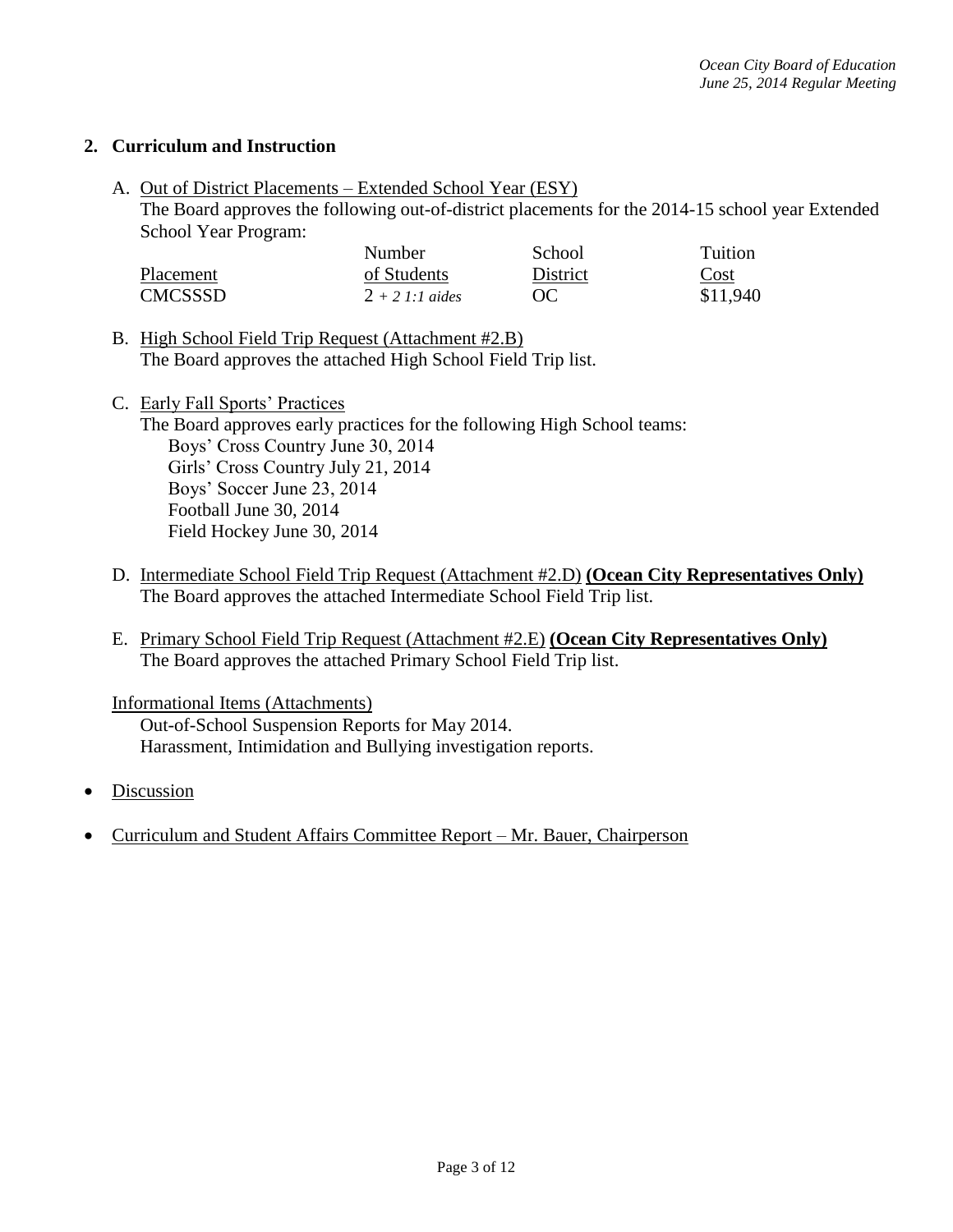# **3. Finance**

- A. Bill List (Attachment #3.A) The Board approves payment of bills for June 2014 in the amount of \$4,937,918.56.
- B. Travel & Expense Reimbursement (Attachment #3.B) The Board approves the June 2014 list of Board of Education Members and School District Staff travel and related expense reimbursements.
- C. Food Service Report (Attachment #3.C) The Board accepts the Food Service Monthly Finance Report for April 2014 and May 2014.
- D. Outstanding Checks (Attachment #3.D) The Board approves the cancellation of the attached outstanding, stale-dated checks from the 2013-14 school year.
- E. Payment Application #2 to Thermal Piping (Attachment #3.E) The Board approves Payment Application #2 in the amount of \$34,839.00 to Thermal Piping for the High School HVAC Mechanicals Project as certified by the Board Engineer.
- F. Dental Insurance (Attachment #3.F) The Board approves a contract with Horizon Dental to provide dental insurance for the District from July 1, 2014 to June 30, 2016.
- G. IDEA Fiscal Year 2015 Grant Application Submission The Board authorizes the District's submission of the IDEA fiscal year 2015 grant application for the following amounts:

IDEA Basic \$521,351 IDEA Preschool \$ 14,226

H. IDEA Consortium 2015

The Board authorizes the Ocean City School District to be the lead agency in the fiscal year 2015 IDEA Consortium with the Sea Isle City School District as the participant agency.

I. Athletic Trainer (Professional Service)\*

The Board approves Rothman Institute/AtlantiCare for a full time Athletic Trainer for the Ocean City School District from July 1, 2014 through June 30, 2015 at a cost of \$68,578.

\*This professional service appointments is recommended for approval as an authorized exception to the Public School Contracts Law (N.J.A.C. 6:20-8.1 through 6:20-8.7 and N.J.S.A. 18A: 18A-1, et seq.) competitive bidding requirements.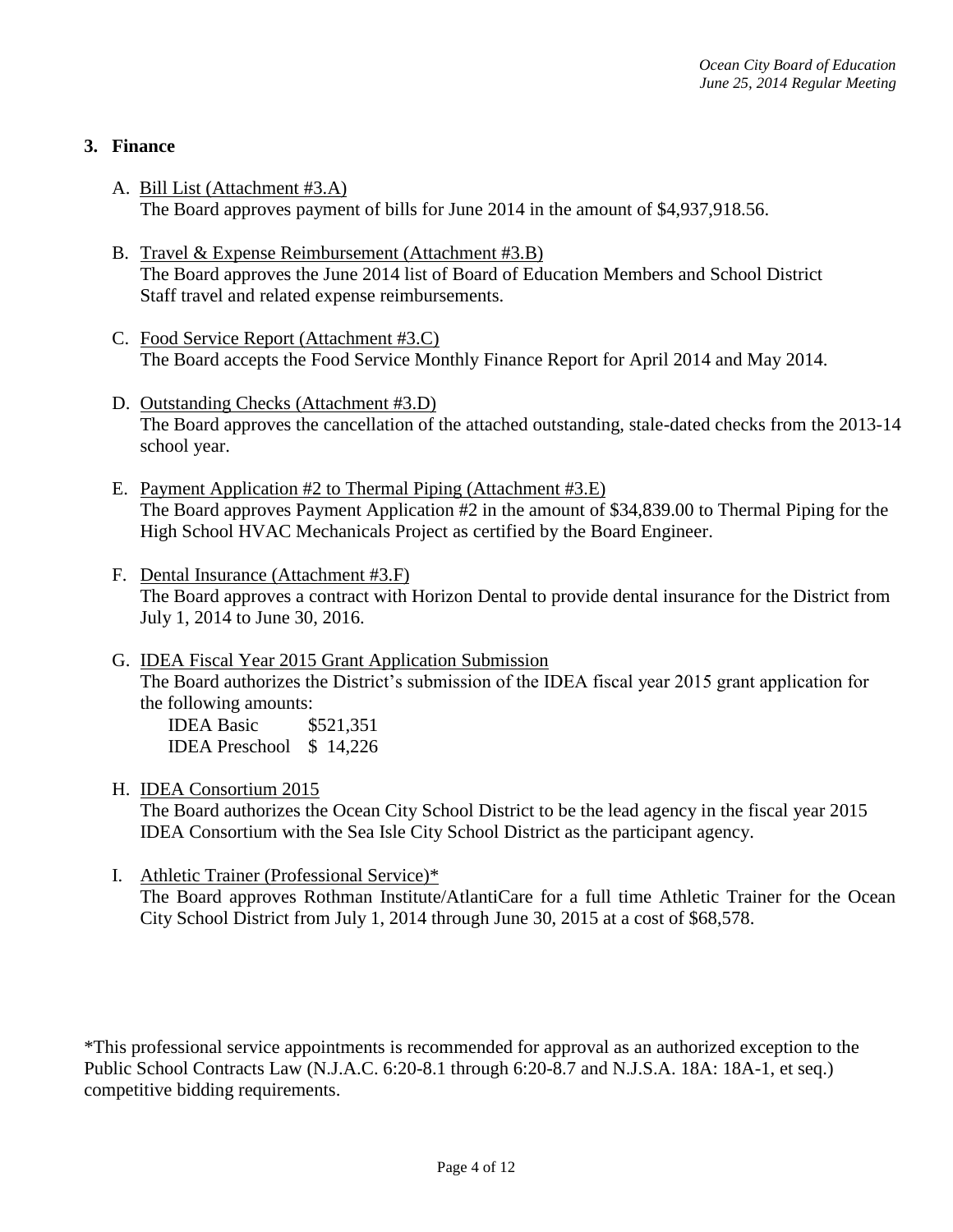# J. Uniform Rental Services

The Ocean City Board of Education authorizes the leasing of employee uniforms for the Facilities Department, Food Services Department and Technology Department from Cintas Corporation for the 2014-15 fiscal year in an amount not to exceed \$4,000.

# K. Band Uniforms Bid

The Board advertised a bid for High School Marching Band uniforms with a bid opening date of Tuesday, June 24, 2014. The Board received a bid from DeMoulin Brothers & Comapany in the amount of \$49,164.04 and awards the uniforms to DeMoulin Brothers & Comapany in the amount of \$49,164.04. A second firm, Stanbury Uniforms, did request the bid specifications but did not submit a bid.

L. Bid Rejection – Waste Piping Renovations at the Ocean City Intermediate School

The Ocean City Board of Education received the following bids on June 11, 2014 for Waste Piping Renovations at the Ocean City Intermediate School and hereby rejects all bids because they both exceed the budgeted funds for this project.

| <b>Bidder</b><br><b>Base Bid</b> |  |         |  | Alternate Bid #1 | Total   |
|----------------------------------|--|---------|--|------------------|---------|
| lFalasca Mechanical              |  | 165,000 |  | 81.600           | 246,600 |
| Kisby Shore Corp.                |  | 401.800 |  | 108,000          | 509,800 |

M. Hi-Nella Board of Education Joint Purchasing System Agreement The Ocean City Board of Education approves the following resolution:

WHEREAS *N.J.S.A. 40A:11-11(10)* authorizes contracting units to establish a Joint Purchasing System and to enter into a Joint Purchasing Agreement for its administration; and

WHEREAS Hi-Nella School District, hereinafter referred to as the "Lead Agency" has offered voluntary participation in a Joint Purchasing System for the provision and performance of goods and services; and

WHEREAS, on June 25, 2014, the governing body of the **Ocean City Schools,** County of **Cape May**, State of New Jersey duly considered participation in a Joint Purchasing System for the provision and performance of goods and services,

NOW, THEREFORE BE IT RESOLVED as follows:

# **TITLE**

This Resolution shall be known and may be cited as the Hi-Nella Joint Purchasing Resolution of the **Ocean City Schools.** 

### **AUTHORITY**

Pursuant to the provisions of *N.J.S.A. 40A:11-10* the Board Secretary is hereby authorized to enter into a Joint Purchasing Agreement with the Lead Agency.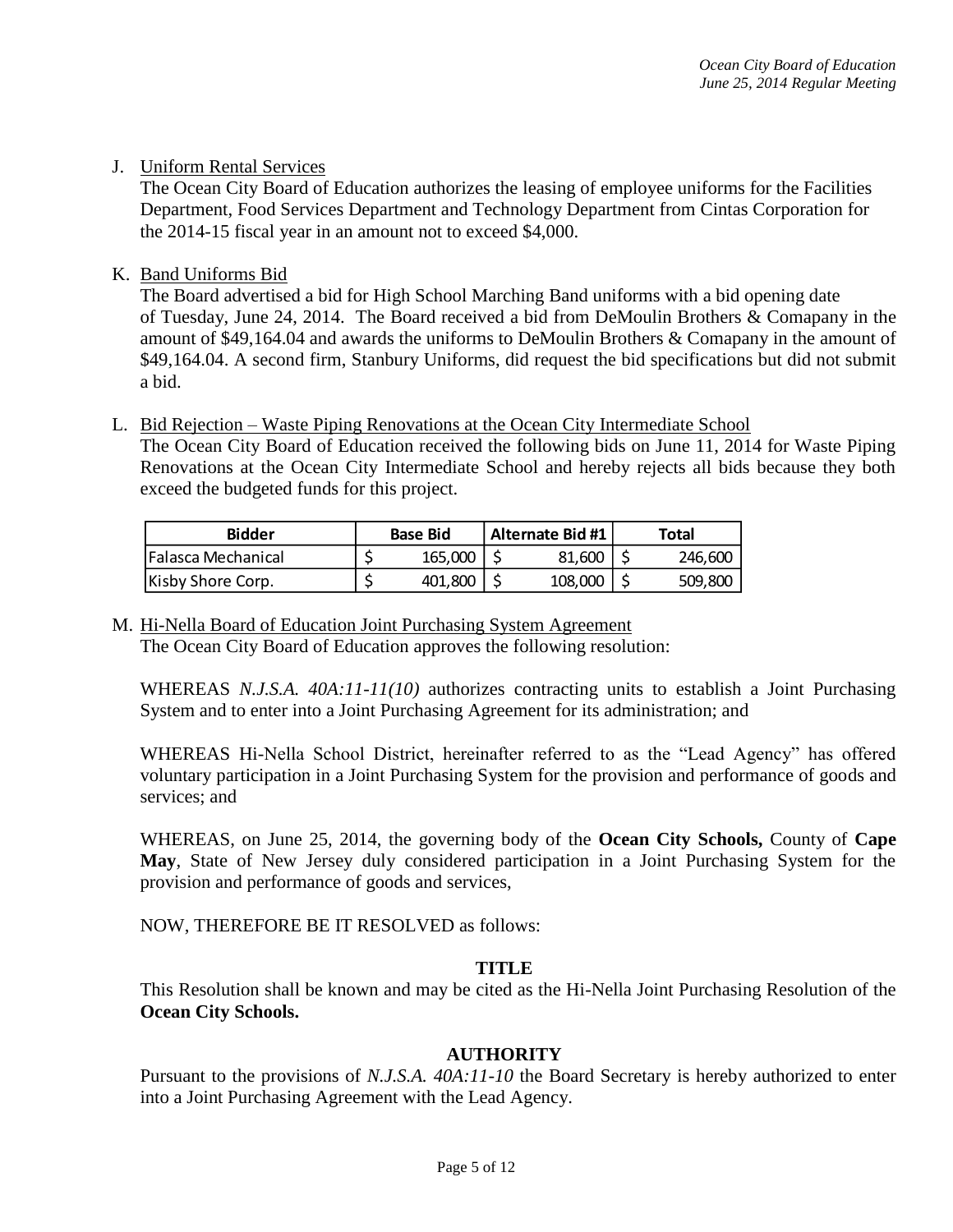# **CONTRACTING UNIT**

The Lead Agency shall be responsible for complying with the provisions of the Local Public Contracts Law (*N.J.S.A. 40A:11-1 et seq*.) and all other provisions of the revised statutes of the State of New Jersey.

### **EFFECTIVE DATE**

This resolution shall take effect immediately upon passage.

N. Transfer of Current Year Surplus to Tuition Reserve

WHEREAS, NJAC 6A:23-3.1(f) permits a Board of Education to establish and/or deposit into tuition reserve accounts at year end, and

WHEREAS, the aforementioned code authorizes procedures, under the authority of the Commissioner of Education, which permit a board of education to transfer unanticipated excess current revenue or unexpended appropriations into reserve accounts no later than June 30, 2014 by board resolution for foreseeable future tuition adjustments for formal sending/receiving relationships, and

WHEREAS, the Ocean City Board of Education wishes to transfer unanticipated excess current year revenue or unexpended appropriations from the general fund into a Tuition Reserve account at year end, and

WHEREAS, the Ocean City Board of Education has determined that an amount not to exceed \$675,000 for the 2014-15 year is a reasonable tuition reserve and is available for such purpose of transfer;

NOW THEREFORE BE IT RESOLVED by the Ocean City Board of Education that it hereby authorizes the district's School Business Administrator to make this transfer consistent with all applicable laws and regulations.

O. Transfer of Current Year Surplus to Capital Reserve

WHEREAS, NJSA 18A:21-2, NJSA 18A:7G-31, and NJSA 18A:7F-41 permit a Board of Education to establish and/or deposit into certain reserve accounts at year end, and

WHEREAS, the aforementioned statutes authorize procedures, under the authority of the Commissioner of Education, which permit a board of education to transfer unanticipated excess current revenue or unexpended appropriations into reserve accounts no later than June 30, 2014 by board resolution, and

WHEREAS, the Ocean City Board of Education wishes to transfer unanticipated excess current year revenue or unexpended appropriations from the general fund into a Capital Reserve account at year end, and

WHEREAS, the Ocean City Board of Education has determined that an amount not to exceed \$1,850,000 is available for such purpose of transfer;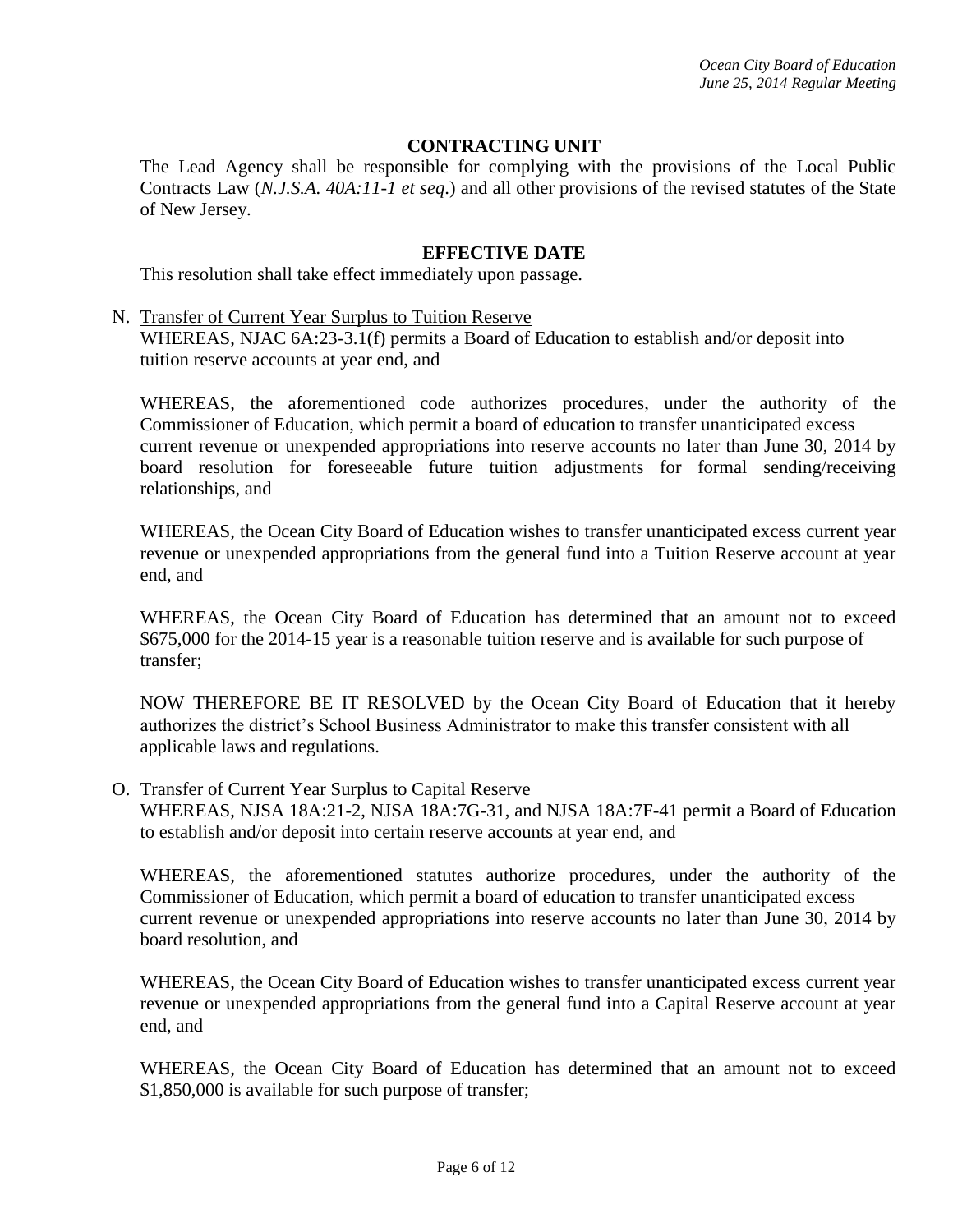NOW THEREFORE BE IT RESOLVED by the Ocean City Board of Education that it hereby authorizes the district's School Business Administrator to make this transfer consistent with all applicable laws and regulations.

# P. Resolution **(Ocean City Representatives Only)**

The Board approves the following resolution:

# RESOLUTION AUTHORIZING THE SETTLEMENT OF THE MATTER J.F. O/B/O M.F. V. OCEAN CITY BOARD OF EDUCATION

WHEREAS, the Ocean City Board of Education, hereinafter referred to as the BOARD, was the respondent in the matter brought by the parents of M.F. challenging the residency determination of the Board and the payment of tuition; and

WHEREAS, the Parent of M.F. filed a Due Process Request with the Commissioner of Education; and

WHEREAS, the Board filed a response to the Due Process Petition seeking to recover tuition payment; and

WHEREAS, the Department of Education transferred the matter to the Office of Administrative Law; and

WHEREAS, the matter was assigned to the Honorable Damon Tyner, ALJ; and

WHEREAS, the matter was scheduled for oral argument on May 28, 2014; and

WHEREAS, the parties agreed to settle the matter and the terms of settlement were reduced to writing.

NOW THEREFORE, the BOARD accepts the terms of the attached Settlement Agreement which is made a part hereof. A copy of the Settlement Agreement is available for review in the Business Administrator's Office.

### Q. Acceptance of Local Grant from Sea Isle City Board of Education

The Board approves the acceptance of a local grant from the Sea Isle City Board of Education in the amount of \$289,000 for Ocean City School District's visual and performing arts, science and enhancements and drug awareness/prevention program.

Discussion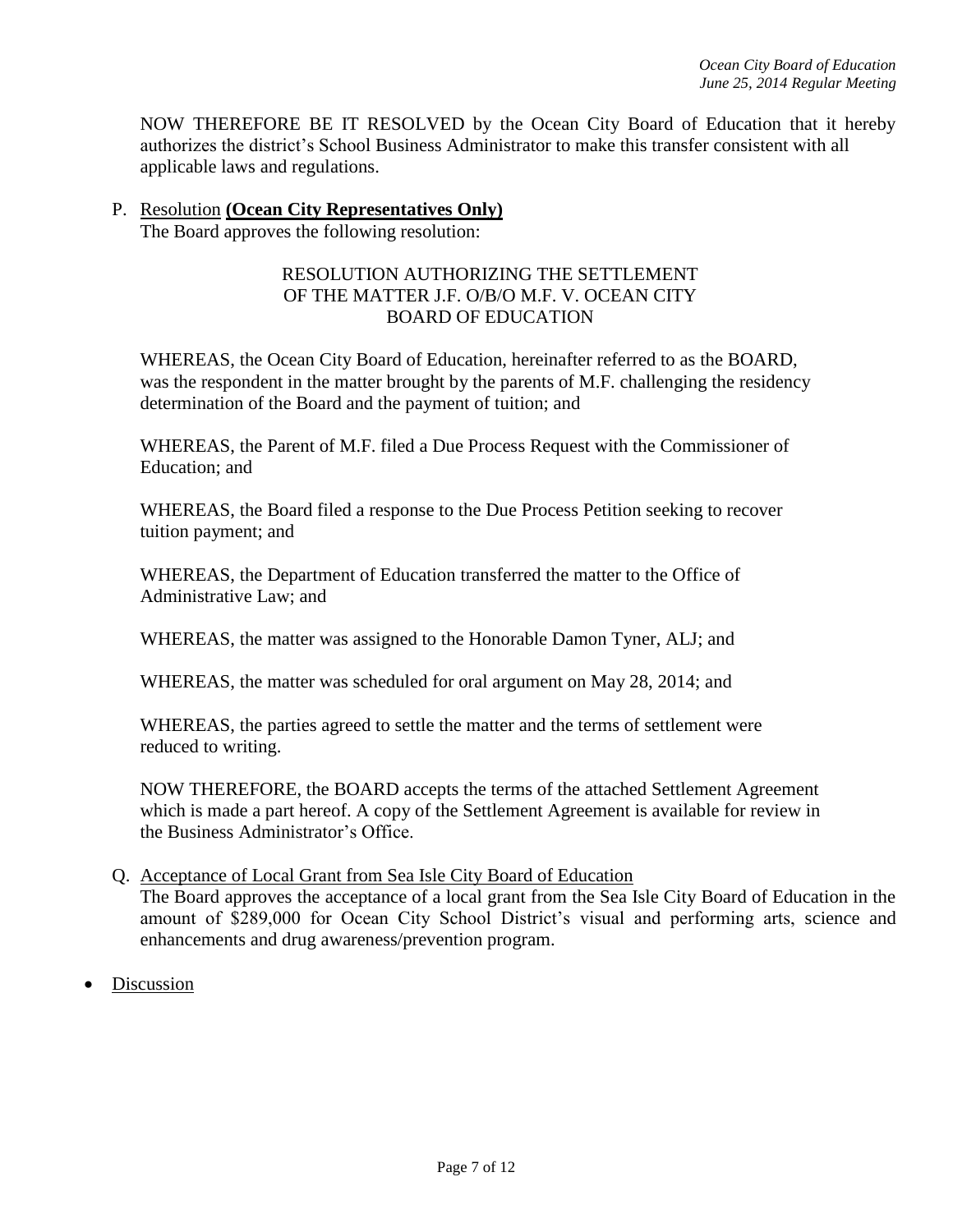- **4. Personnel** (All motions are upon Superintendent's recommendation:)
	- A. Substitutes (Attachment #4.A) roll call vote The Board approves the attached criminal history approved/HIB trained substitutes for summer 2014 and the 2014-15 school year.
	- B. Homebound Instructors roll call vote The Board approves the following homebound instructors for the 2014-15 school year at a rate of \$30\* per hour: Albert Lackman, Teacher of the Handicapped

Gina Sakenas, Elementary School Teacher

- C. High School Extension Program Teachers and School Nurses (Attachment #4.C) roll call vote The Board approves the attached High School Extension Program Teachers and School Nurses for the 2014-15 school year at a stipend of \$30\* per hour.
- D. Summer Substitute Craftsman Help roll call vote The Board approves William Nickles, III as a substitute craftsman for summer 2014 beginning June 25, 2014 through August 31, 2014, at a stipend of \$17 per hour, total hours not to exceed 300 hours.
- E. Summer Substitute Technology Help roll call vote The Board approves Randy Howell, substitute technology services for summer 2014 beginning June 25, 2014 through August 31, 2014, at a stipend of \$17 per hour, total hours not to exceed 350 hours.
- F. Support Staff Resignation roll call vote The Board accepts the resignation of Thomas McCool, High School Custodian, effective as of June 23, 2014.
- G. New Employment High School Certificated Staff (Attachment #4.G) roll call vote The Board approves the employment of Abby Mullen, High School Teacher of Health and Physical Education, effective September 1, 2014 through June 30, 2015, at BA, step 1, \$47,777\*.
- H. New Employment High School Certificated Staff (Attachment #4.H) roll call vote The Board approves the employment of Jenna McCoy, High School Teacher of English, effective September 1, 2014 through June 30, 2015, at BA, step 1, \$47,777\*.

\*pending negotiations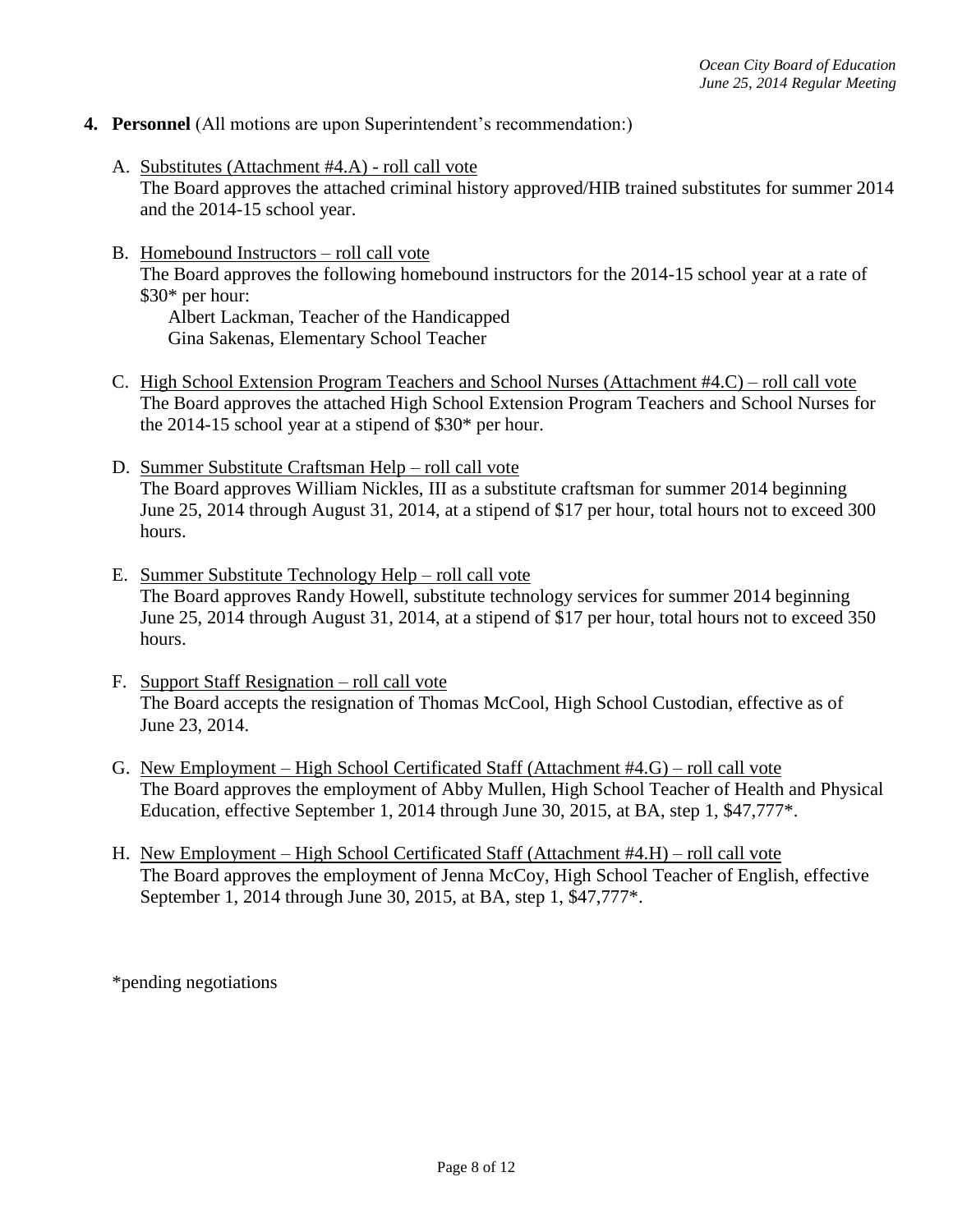I. Reappointment of Superintendent – roll call vote

WHEREAS, an employment contract exists between the Ocean City Board of Education ("Board") and Kathleen Taylor, Ed.D., Superintendent that is scheduled to expire on June 30, 2015; and

WHEREAS, pursuant to N.J.S.A. 18A:17-20.1, the Board desires to reappoint Dr. Taylor for another contract term of five years, subject to agreement on employment terms and conditions; and NOW THEREFORE BE IT RESOLVED by the Board as follows:

1. The Board desires to reappoint Dr. Taylor as Superintendent upon the expiration of her current contract, June 30, 2015, subject to a mutual agreement on terms and conditions of employment;

2. The Board shall enter negotiations and discussions with Dr. Taylor as to the terms and conditions of her continued employment as Superintendent for the Board beyond June 30, 2015; and

3. Upon agreement to terms and conditions of employment, the Board will present a proposed form of contract for approval to all appropriate entities/individuals as necessary.

- J. Business Administrator's Contract Renewal (Attachment #4.J) roll call vote The Board approves the renewal of Pasquale Yacovelli, School Business Administrator/Board Secretary's contract effective July 1, 2014 through June 30, 2015. This contract has been approved by the Executive County Superintendent.
- K. Revised Leave of Absence District Supportive Staff (Attachment #4.K) roll call vote The Board approves Employee #3420, a revised FMLA unpaid leave of absence, effective  $\frac{1}{2}$  day May 28, 2014 through June 20, 2014, returning to work June 23, 2014.
- L. Revised Leave of Absence High School Certificated Staff (Attachment #4.L) roll call vote The Board approves Employee #0750, a revised paid leave of absence, effective April 29, 2014 through June 30, 2014.
- M. Leaves of Absence High School Certificated Staff (Attachment #4.M) roll call vote The Board approves the following High School Certificated Staff leaves of absence: Employee #0348, a paid leave of absence, effective May 21, 2014 through June 30, 2014.

Employee #3027, a paid leave of absence, effective September 1, 2014 through September 29, 2014, an unpaid FMLA leave of absence, effective September 30, 2014 through October 3, 2014, and an unpaid FMLA/NJFLA leave of absence, effective October 6, 2014 through November 5, 2014, returning to work November 10, 2014.

Employee #1230, a paid administrative leave, effective June 11, 2014.

- N. Tenure Administrative Staff roll call vote **(Ocean City Representatives Only)** The Board approves the granting of tenure to Geoffrey Haines, Intermediate School Principal, effective September 15, 2014.
- O. Transfer of Certificated Staff roll call vote **(Ocean City Representatives Only)** The Board approves the voluntary transfer of Lisa Cuneo, Health and Physical Education Teacher, from the Primary School to the Intermediate School, effective September 1, 2014 through June 30, 2015, with no change in salary.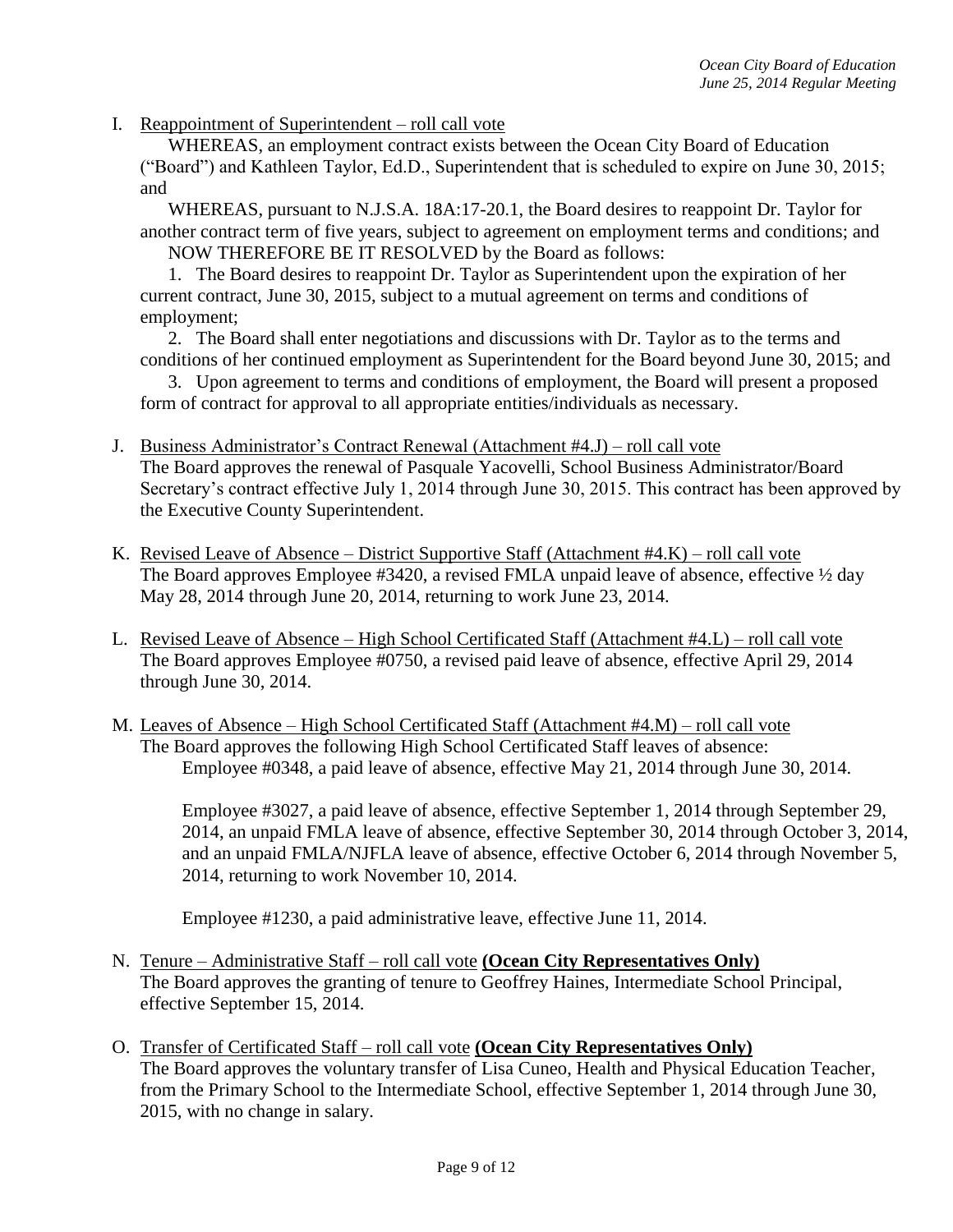P. New Employment – Intermediate School Certificated Staff (Attachment #4.P) – roll call vote **(Ocean City Representatives Only)**

The Board approves the employment of Karyn Daily, Intermediate School Teacher of Spanish, effective September 1, 2014 through June 30, 2015, at BA, step 1, \$47,777\*.

Q. New Employment – Primary School Certificated Staff (Attachment #4.Q) – roll call vote **(Ocean City Representatives Only)**

The Board approves the employment of Daniel Calhoun, Primary School Health and Physical Education Teacher, effective September 1, 2014 through June 30, 2015, at BA, step 1, \$47,777\*.

- R. Certificated Staff Retirement roll call vote **(Ocean City Representatives Only)** The Board accepts with deep regret the retirement of Susan Matthews, Elementary School Teacher, effective as of July 1, 2014.
- S. Leaves of Absence Intermediate School Supportive Staff (Attachment #4.S) roll call vote **(Ocean City Representatives Only)**

The Board approves the following Intermediate School Supportive Staff leaves of absence: Employee #0883, a paid leave of absence, effective June 6, 2014 through June 24, 2014.

Employee #0732, a paid leave of absence, effective July 8, 2014 through October 8, 2014, returning on October 9, 2014.

T. Leave of Absence – Primary School Certificated Staff (Attachment #4.T) – roll call vote **(Ocean City Representatives Only)**

The Board approves employee #2427, an unpaid FMLA/NJFLA leave of absence, effective September 1, 2014 through October 31, 2014, returning on November 3, 2014.

U. Primary School Practicum Placement - roll call vote **(Ocean City Representatives Only)** The Board approves the following Primary School Practicum placement student for fall 2014: Rowan University – 50 Hours Name: Christie Linden Placement: Alice Wolf, School Nurse

\*pending negotiations

- Discussion
- Negotiations Committee Report Mr. Peter Madden, Chairperson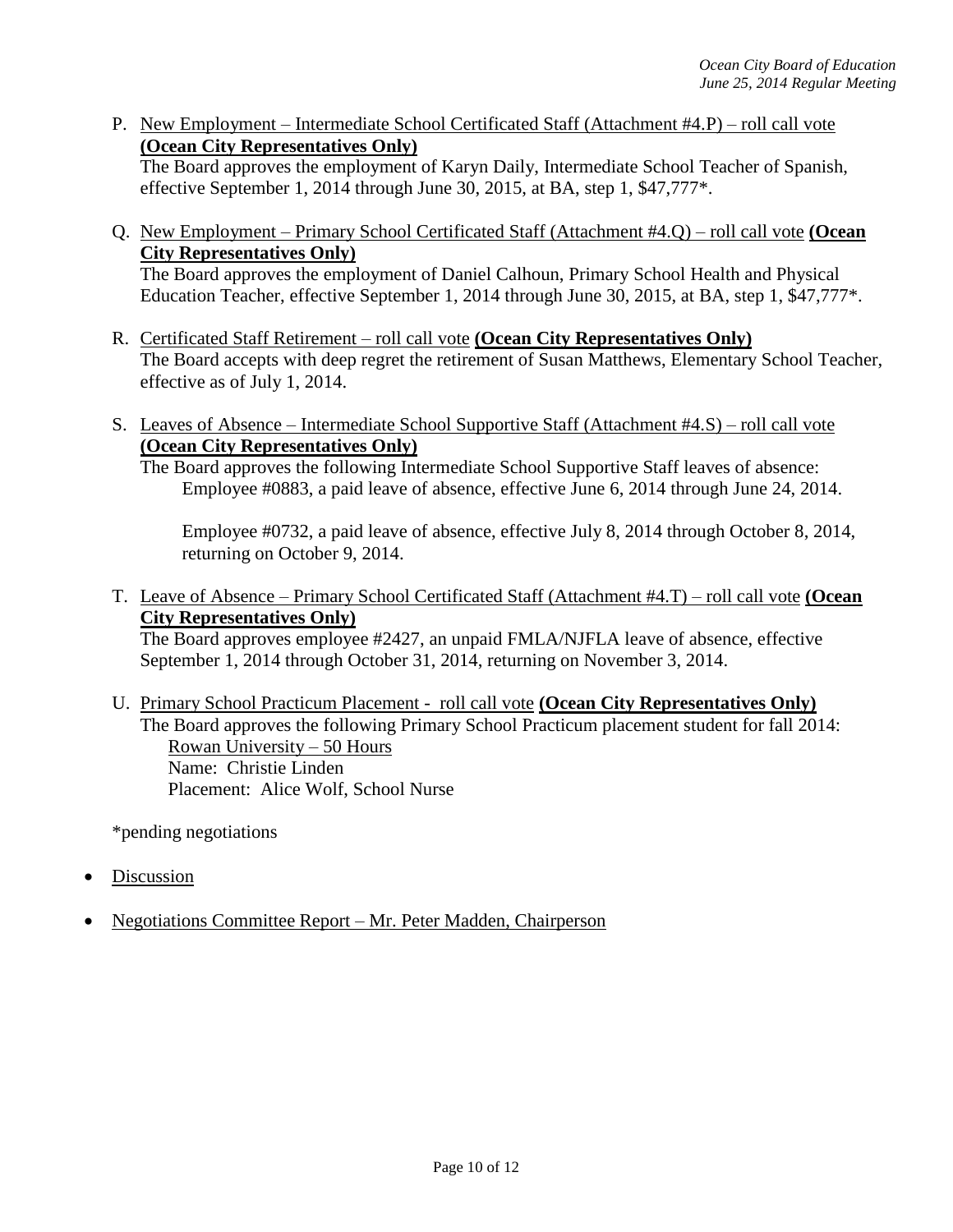# **5. Policy:**

A. Policies – 1st Reading (Attachment #5.A)

The Board approves the following replacements, additions and or deletions to the Board Policy and/or Regulation Manuals.

- 1. New Policies
	- a. 6511 Direct Deposit
	- b. 8507 Breakfast Offer Versus Service (OVS)
	- c. 8508 Lunch Offer Versus Serve (OVS)
- 2. Delete Current Board Regulation
	- R3222 Evaluation of Tenured Teaching Staff Members
- 3. New Regulation
	- R3222 Evaluation of Teaching Staff Members, Excluding Teachers and Administrators
- B. Policies 2nd Reading (Attachment #5.B)

The Board approves the following replacements, additions and or deletions to the Board Policy and/or Regulation Manuals.

- 1. Delete Current Board Bylaw
	- 0141 Board Member Number and Term
- 2. New Bylaw
	- 0141 Board Member Number and Term
- 3. New Policy
	- 1581 Victim of Domestic or Sexual Violence Leave
- 4. Revised Policies
	- a. 3230 Outside Activities
	- b. 3240 Professional Development for Teachers & School Leaders
	- c. 4230 Outside Activities
- 5. New Regulations
	- a. R3223 Evaluation of Administrators, Excluding Principals, Vice Principals, and Assistant Principals (M)
	- b. R3224 Evaluation of Principals, Vice Principals, and Assistant Principals (M)
- **Discussion**
- Policy Committee Report Mrs. Jacqueline McAlister, Chairperson